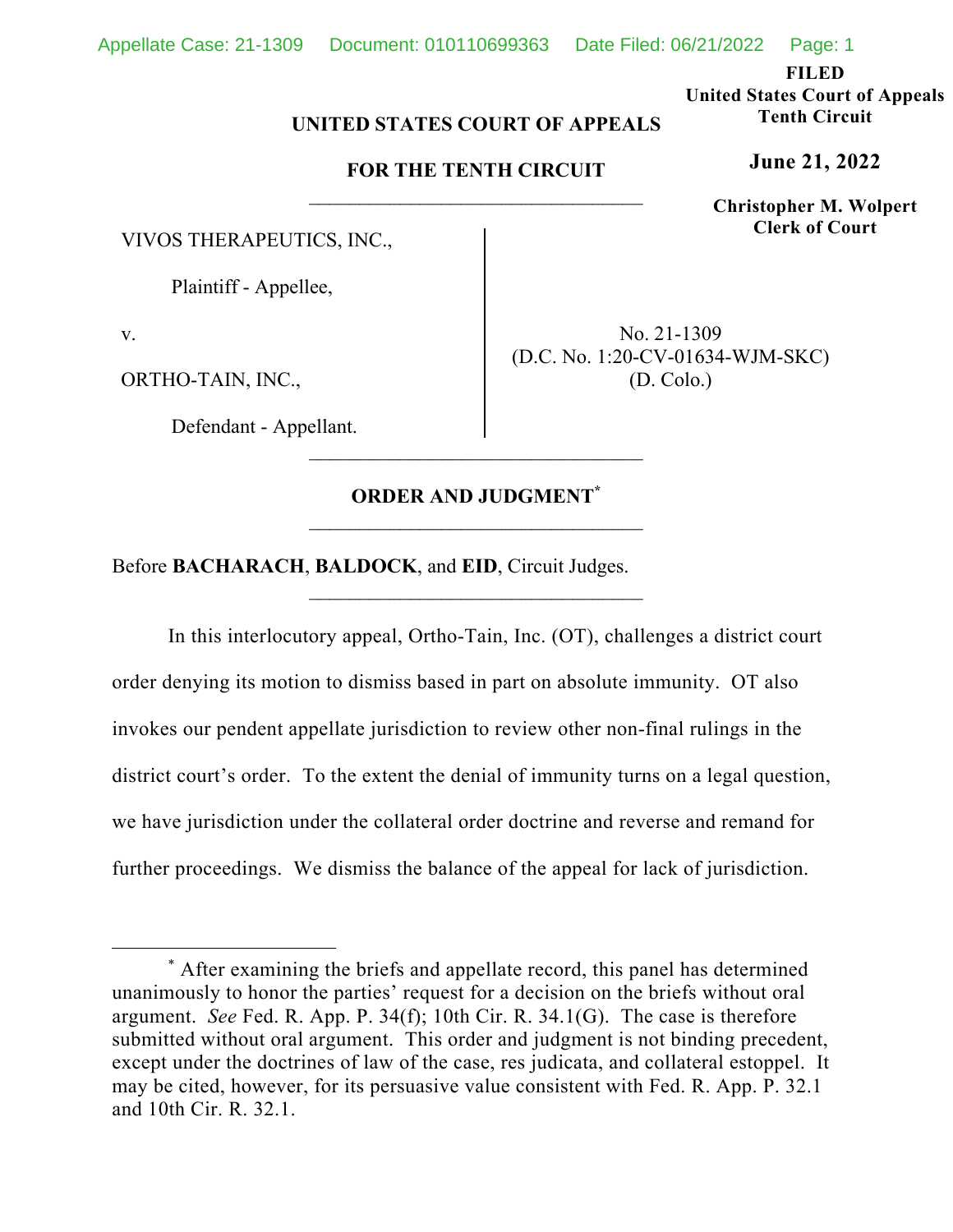#### I. Background

The parties are competing manufacturers of dental devices. According to the amended complaint and attached exhibits, in April 2020, OT's CEO, Leslie Stevens, sent a letter to Benco Dental Supply, which is an affiliate of Vivos Therapeutics, Inc., accusing Benco of hosting seminars where Vivos misrepresented OT's products as its own. In a series of communications that followed (collectively, the "Spring 2020 Communications"), OT's lawyer, Nathan Neff, repeatedly stated that Vivos and Benco were violating state and federal law, including the Lanham Act, 15 U.S.C. § 1125(a), which provides a cause of action for false advertising, *see Bimbo Bakeries USA, Inc. v. Sycamore*, 29 F.4th 630, 643 (10th Cir. 2022). Neff demanded that Benco notify seminar attendees of the alleged misrepresentations, cited legal authority for OT's position, and at least implicitly, if not explicitly, threatened legal action. Indeed, on June 1, 2020, Neff sent Benco a draft complaint, which he later filed (with revisions) in the Northern District of Illinois, naming Vivos and Benco as defendants. And in a June 3 letter captioned, "Settlement Discussions – Lanham Act Violations," Aplt. App. at 224, Neff asserted he was "privileged to defame" so long as his statements related to the proposed legal claims, *id.* at 226.

Vivos filed this suit several days later, asserting claims for libel per se, slander per se, intentional interference with contractual relations, and declaratory relief that it had not violated the Lanham Act. The following month, OT filed its complaint in the Northern District of Illinois against Vivos, Benco, and others. Thereafter, the district court here dismissed Vivos's complaint with leave to amend. Meanwhile, in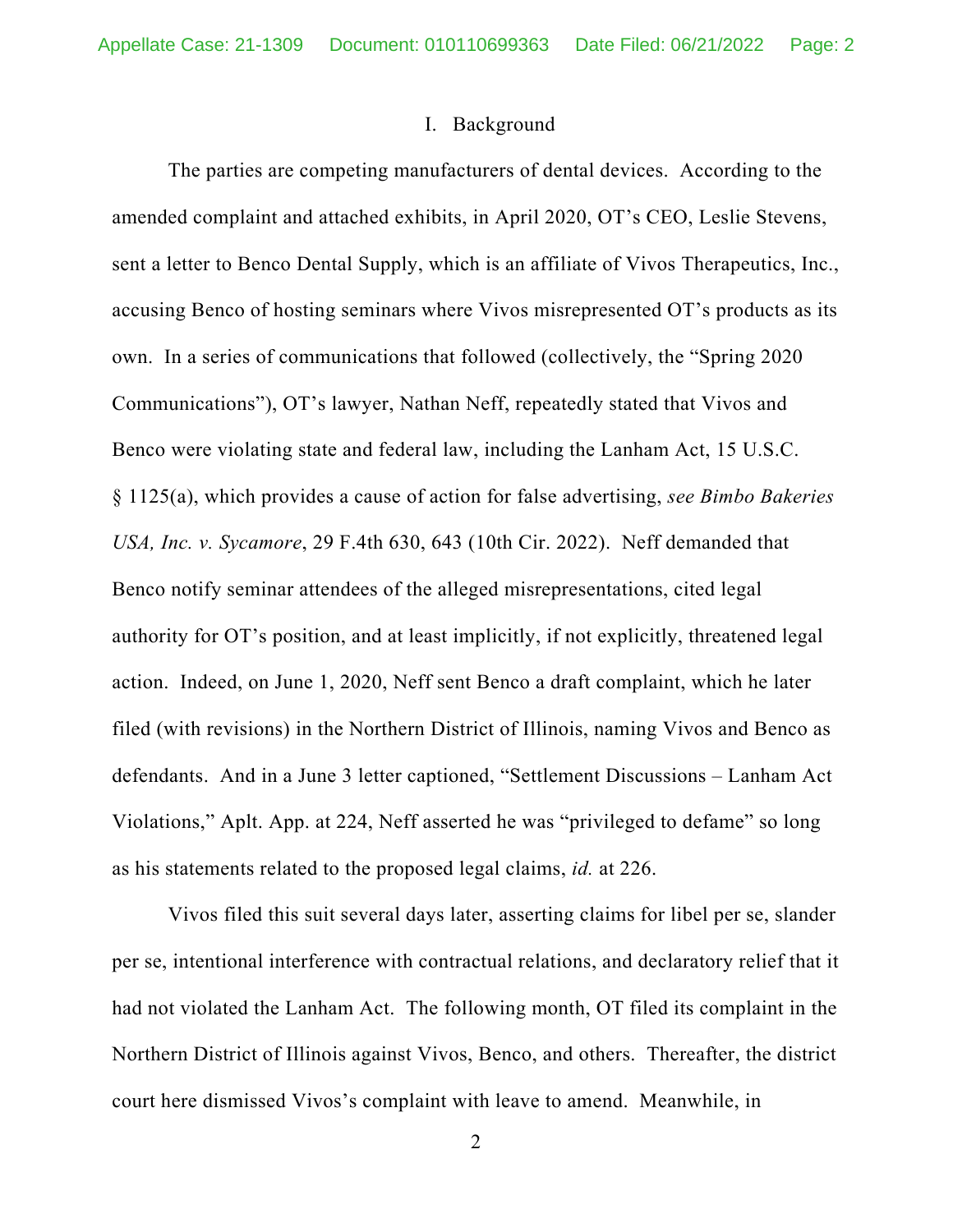December 2020, OT's sales department sent emails ("December 2020 emails") to dentist-clients of Vivos, disparaging Vivos and its products. Consequently, when Vivos filed its amended complaint, it reasserted its previous claims and added two new claims for violations of the Lanham Act and the Colorado Consumer Protection Act (CCPA). The following lists Vivos's claims and the conduct upon which they were predicated:

- Count 1: Lanham Act based on the December 2020 emails (and other online material).
- Count 2: CCPA based on the December 2020 emails.
- Count 3: Libel per se based on the Spring 2020 Communications and the December 2020 emails.
- Count 4: Slander per se based on the Spring 2020 Communications.
- Count 5: Intentional interference with contractual relations based on the Spring 2020 Communications and the December 2020 emails.
- Count 6: Declaratory judgment that it had not violated the Lanham Act.

OT moved to dismiss, contending it had absolute immunity from any claims based on the Spring 2020 Communications because they related to the Northern District of Illinois litigation and as such were privileged. OT also argued that the claims under the Lanham Act and the CCPA should be dismissed or stricken as improper supplemental pleadings, that the entire amended complaint should be dismissed for impermissibly incorporating allegations into subsequent counts, and that the declaratory judgment claim should be dismissed as an improper anticipatory filing intended to preempt the Northern District of Illinois litigation. The district court rejected OT's arguments, denied the motion to dismiss, and directed the parties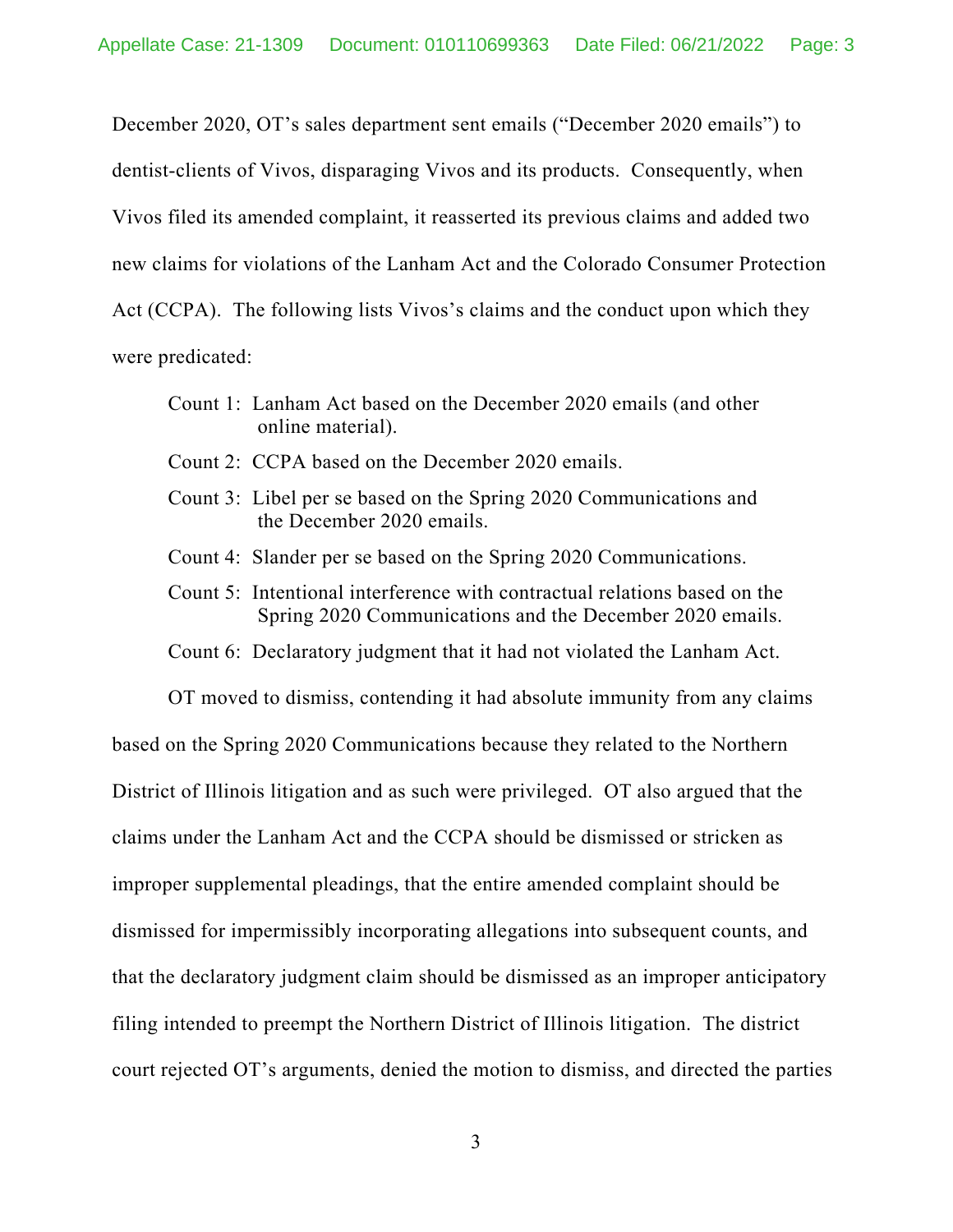to schedule a status conference. Instead, OT filed this appeal. Vivos then moved to dismiss this appeal for lack of jurisdiction. The parties have fully briefed the jurisdictional and merits issues. The Northern District of Illinois litigation has been stayed pending the outcome of this appeal and the underlying district court action or until the Northern District of Illinois removes the stay.

## I. Appellate Jurisdiction

We first consider our jurisdiction. Generally, an order denying immunity qualifies for immediate review under the collateral order doctrine to the extent it turns on an issue of law. *See Mitchell v. Forsyth*, 472 U.S. 511, 530 (1985). Indeed, in *Robinson v. Volkswagenwerk AG*, we recognized that the collateral order doctrine permits immediate appellate review of an interlocutory order denying a motion to dismiss based on a claim of absolute immunity under the litigation privilege. *See* 940 F.2d 1369, 1370 (10th Cir. 1991). We therefore proceeded to the merits and observed that "[a]ll lawyers are protected by an absolute privilege against defamation actions based upon litigation conduct in judicial proceedings." *Id.* at 1372.

OT invokes essentially the same litigation privilege recognized in *Robinson*. Ordinarily, we would have jurisdiction to review this type of interlocutory appeal from the district court's denial of immunity.<sup>1</sup> However, "[i]f a district court cannot

<sup>&</sup>lt;sup>1</sup> In challenging OT's analogy to the qualified immunity context, Vivos contends the denial of immunity is not immediately appealable because OT's assertion of immunity does not extend to all of its claims. *See* Mot. to Dismiss at 8-9; Mot. to Dismiss Reply Br. at 5-6. But even in the qualified immunity context, the "right to immunity is a right to immunity *from certain claims*, not from litigation in general; when immunity with respect to those claims has been finally denied,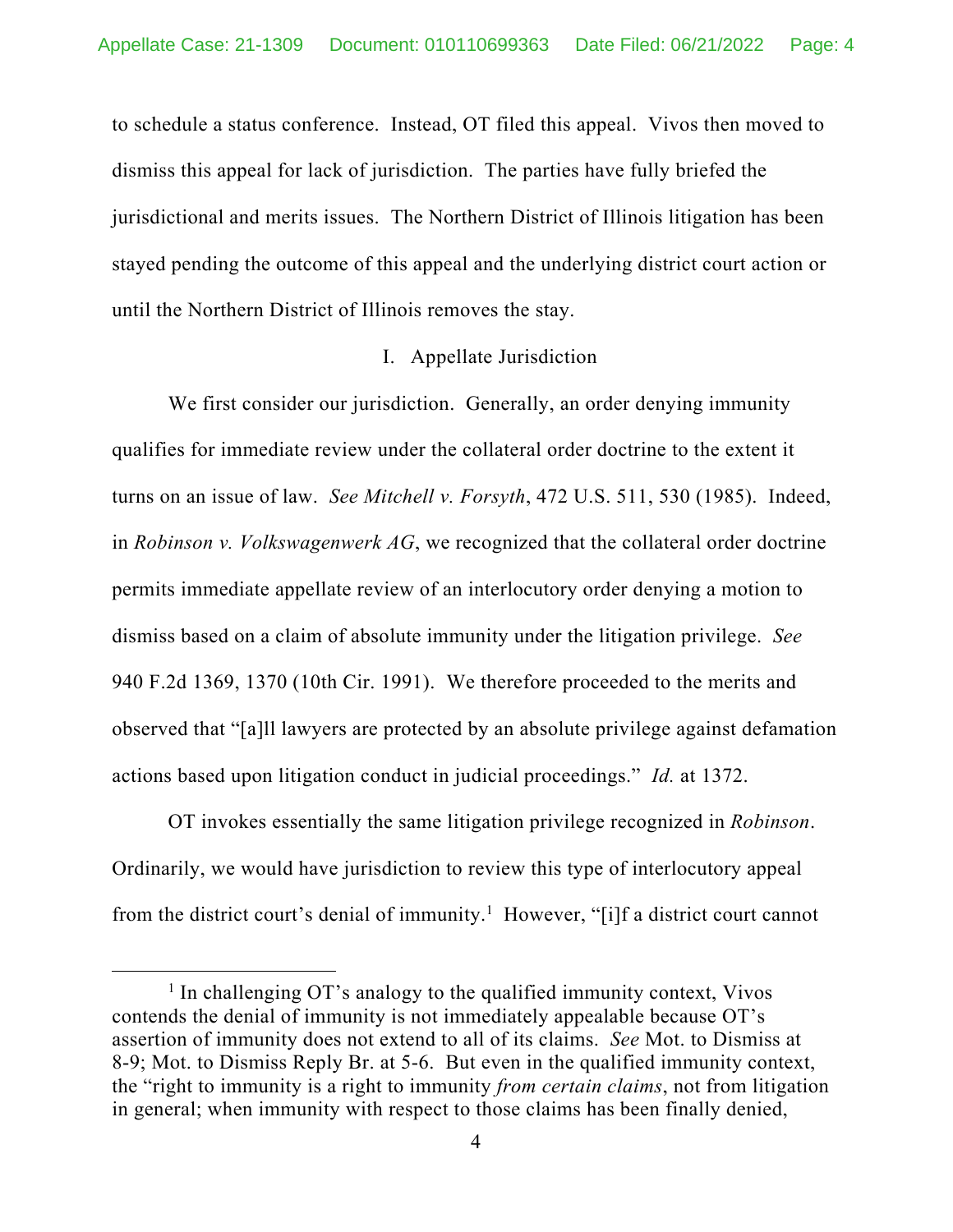rule on the merits of [an] . . . immunity defense at the dismissal stage because the allegations in the pleadings are insufficient as to some factual matter, the district court's determination is not immediately appealable." *Weise v. Casper*, 507 F.3d 1260, 1264 (10th Cir. 2007).

Here, the district court rejected OT's immunity claim in part because the pleadings were insufficient to make a predicate factual determination. Distinguishing between the letter written by OT's CEO, Leslie Stevens, and the communications from OT's attorney, Nathan Neff, the district court determined that the litigation privilege protects an attorney's prelitigation statements only if they relate to litigation contemplated in good faith. *See Begley v. Ireson*, 399 P.3d 777, 781 (Colo. App. 2017) ("[F]or a litigation privilege to apply to an attorney's prelitigation statement, not only must that statement be related to prospective litigation, but the litigation must be contemplated in good faith."). Yet the district court declined to make any finding as to Neff's good faith, stating, "[g]iven that this action is at the pleading stage, and that the Court must construe the allegations in the light most favorable to Vivos, the Court declines to delve into the factfinding endeavor of whether [Neff] made these communications in good faith contemplation of litigation." Aplt. App. at 351-52. Although the district court did not expressly say the pleadings were inadequate to make a finding as to good-faith, it noted the good-faith requirement and declined to make the necessary factual finding. Clearly, then, the district court found

appeal must be available, and cannot be foreclosed by the mere addition of other claims to the suit," *Behrens v. Pelletier*, 516 U.S. 299, 312 (1996).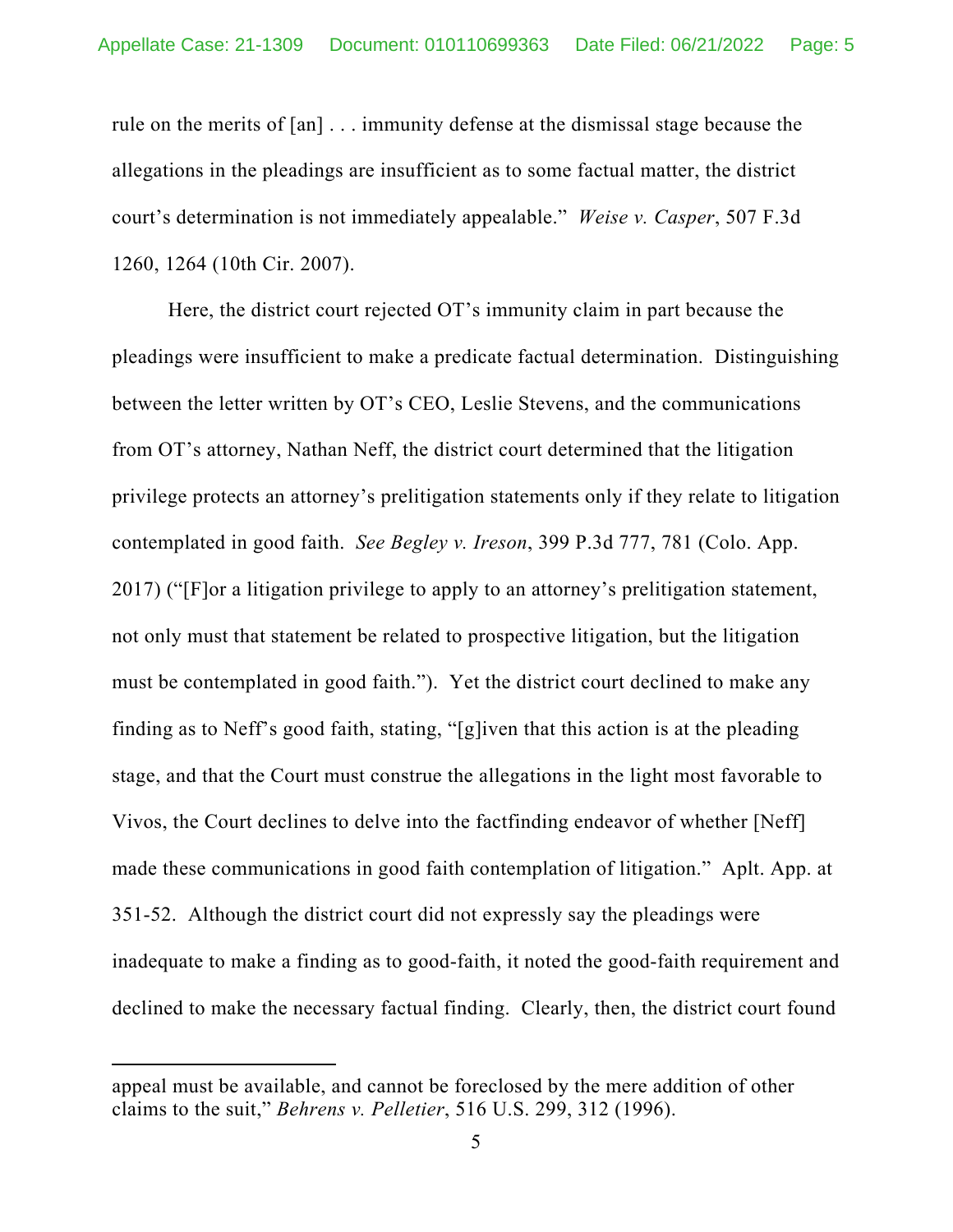the pleadings insufficient. It follows that the denial of immunity for Neff's statements does not turn on a legal question and thus it is not immediately appealable. *See Weise*, 507 F.3d at 1264. Accordingly, we dismiss the appeal to the extent it challenges that ruling. However, as explained below, we retain jurisdiction to review the denial of immunity for Stevens' letter because that ruling turned solely on a legal question.

### II. Immunity

The district court denied immunity as to Stevens' statements, reasoning that, under Colorado law, the litigation privilege does not apply to non-attorney parties. We review de novo this legal determination regarding the applicability of absolute immunity. *Robinson*, 940 F.2d at 1370. Because the relevant claims arise under diversity jurisdiction, we apply Colorado law to resolve the immunity question. *See Brokers' Choice of Am., Inc. v. NBC Universal, Inc.*, 757 F.3d 1125, 1136 (10th Cir. 2014); *see also Aspen Orthopaedics & Sports Med., LLC v. Aspen Valley Hosp. Dist.*, 353 F.3d 832, 837 (10th Cir. 2003) ("[S]tate law governs the applicability of immunity to state law claims." (internal quotation marks omitted)).

Colorado has adopted the Restatement (Second) of Torts, both as to attorneys, § 586; *see BKP, Inc. v. Killmer, Lane & Newman, LLP*, 506 P.3d 84, 90 (Colo. App. 2021), and parties, § 587; *see Dep't of Admin. v. State Pers. Bd.*, 703 P.2d 595, 597-98 (Colo. App. 1985). Under § 586 of the Restatement:

An attorney at law is absolutely privileged to publish defamatory matter concerning another in communications preliminary to a proposed judicial proceeding, or in the institution of, or during the course and as a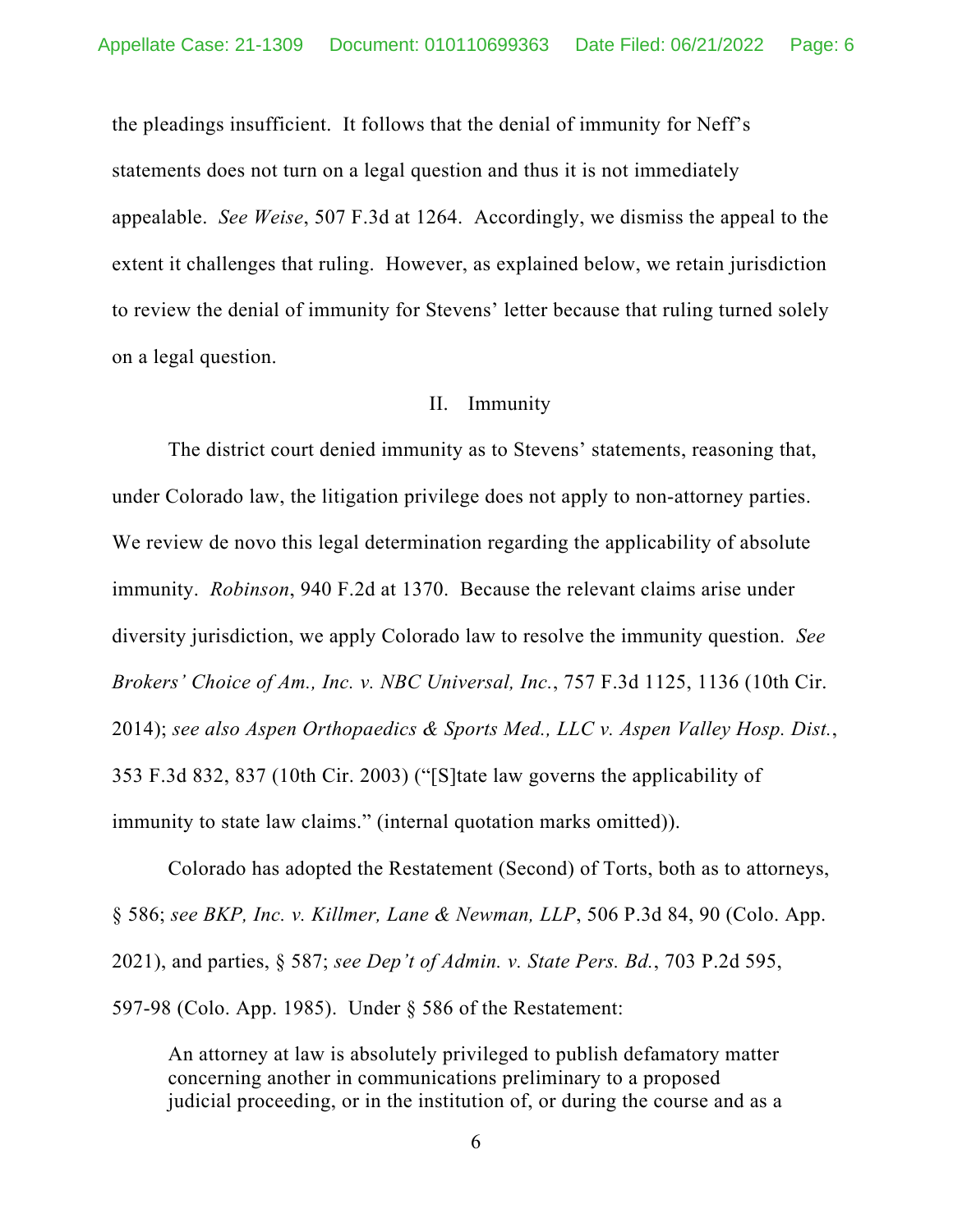part of, a judicial proceeding in which he participates as counsel, if it has some relation to the proceeding.

Similarly, under § 587 of the Restatement:

A party to a private litigation or a private prosecutor or defendant in a criminal prosecution is absolutely privileged to publish defamatory matter concerning another in communications preliminary to a proposed judicial proceeding, or in the institution of or during the course and as a part of, a judicial proceeding in which he participates, if the matter has some relation to the proceeding.

In accord with these provisions, statements made before or during a judicial proceeding are privileged so long as they are related to the proceeding, and claims sounding in defamation for such statements are barred. *See Club Valencia Homeowners Ass'n, Inc. v. Valencia Assocs.*, 712 P.2d 1024, 1025-26, 1028 (Colo. App. 1985) (letter written jointly by attorney and his client relating to litigation privileged, barring libel claims); *Buckhannon v. U.S. W. Commc'ns, Inc.*, 928 P.2d 1331, 1333-35 (Colo. App. 1996) (statements by corporate defendant's investigator, attributed to the defendant, absolutely privileged regardless of tort theory); *Dep't of Admin.*, 703 P.2d at 597-98 (statements by party to administrative proceeding absolutely privileged). The Colorado Court of Appeals has cautioned, however, that "extending the same protection to prelitigation statements as that applied to statements made during court proceedings could condone improper behavior while doing nothing to advance the goals of the litigation privilege (ensuring access to the courts and protection of attorneys during the course of client representation)." *Begley*, 399 P.3d at 781. The *Begley* court was concerned that "an attorney could make a statement that tortiously interfered with a contract and then cloak it in the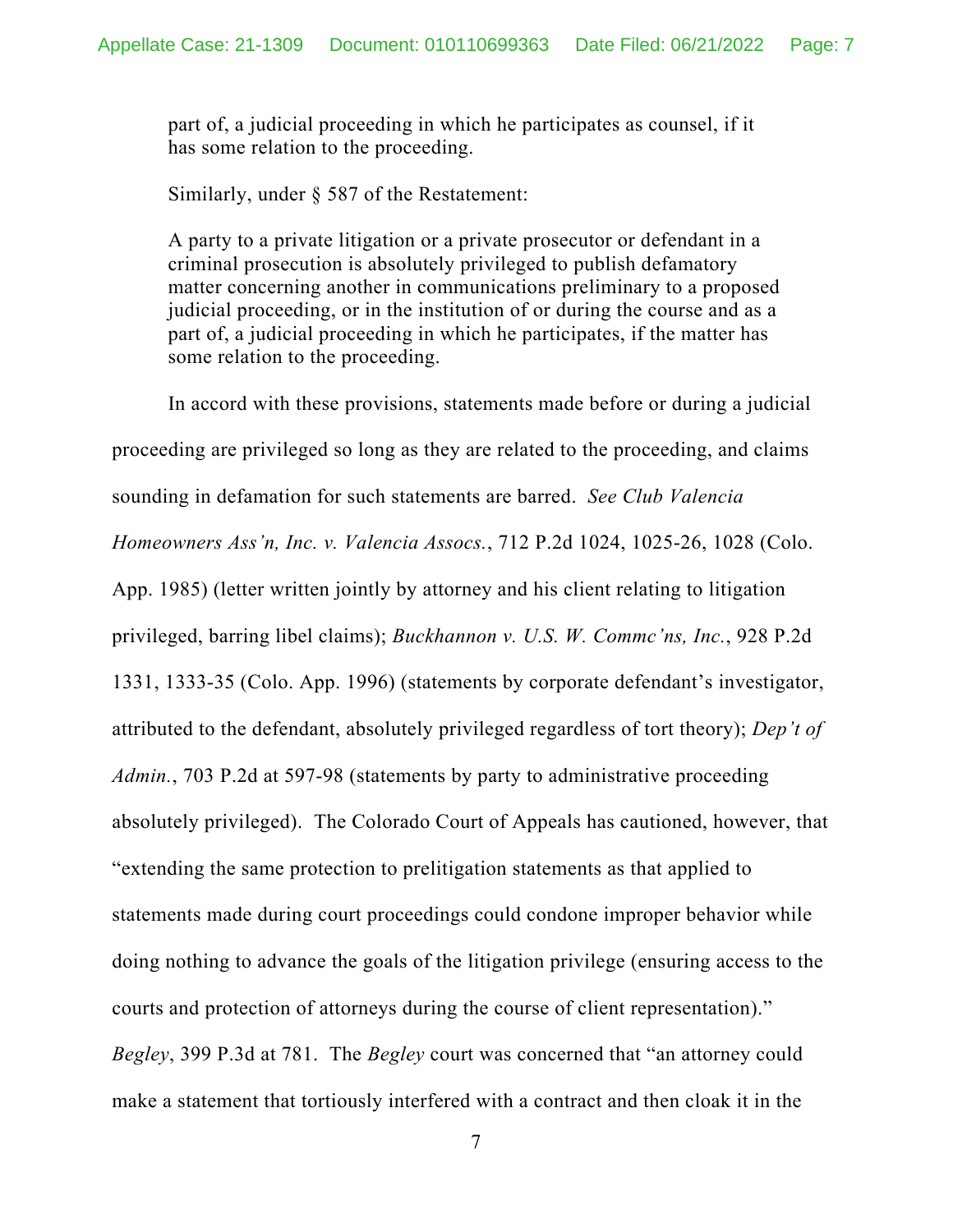privilege by subsequently filing a bad faith and meritless claim related to the otherwise tortious statement." *Id.* Consequently, the court ruled that "for a litigation privilege to apply to an attorney's prelitigation statement, not only must that statement be related to prospective litigation, but the litigation must be contemplated in good faith." *Id.* But this good-faith requirement applies to attorneys and parties alike. *See* Restatement § 586 cmt. e (explaining that application of the privilege as to attorneys is proper "only when the communication has some relation to a proceeding that is contemplated in good faith and under serious consideration"); *id.* § 587 cmt. e (same as to parties).

Here, the district court rejected OT's immunity claim for Stevens' letter, ruling that only attorney statements are privileged. The district court also faulted OT for failing to cite controlling authority demonstrating that the privilege applies to statements by non-attorney parties. But OT cited both sections of the Restatement, *Club Valencia*, *Department of Administration*, and *Buckhannon*, all of which confirm that the privilege can apply to both attorneys and parties. *See, e.g.*, *Club Valencia*, 712 P.2d at 1027-28 (affirming dismissal of libel claim brought against two parties and attorney, recognizing the privilege applied to their letter because the purpose of the privilege "is to afford *litigants* the utmost freedom of access to the courts . . . and to protect *attorneys* during the course of their representation of clients" (emphasis added)). The district court concluded otherwise, relying on another district court case, which in turn quoted *Begley*'s statement that the litigation privilege protects "'*an attorney's* defamatory statements.'" *ClearCapital.com, Inc. v. Computershare,*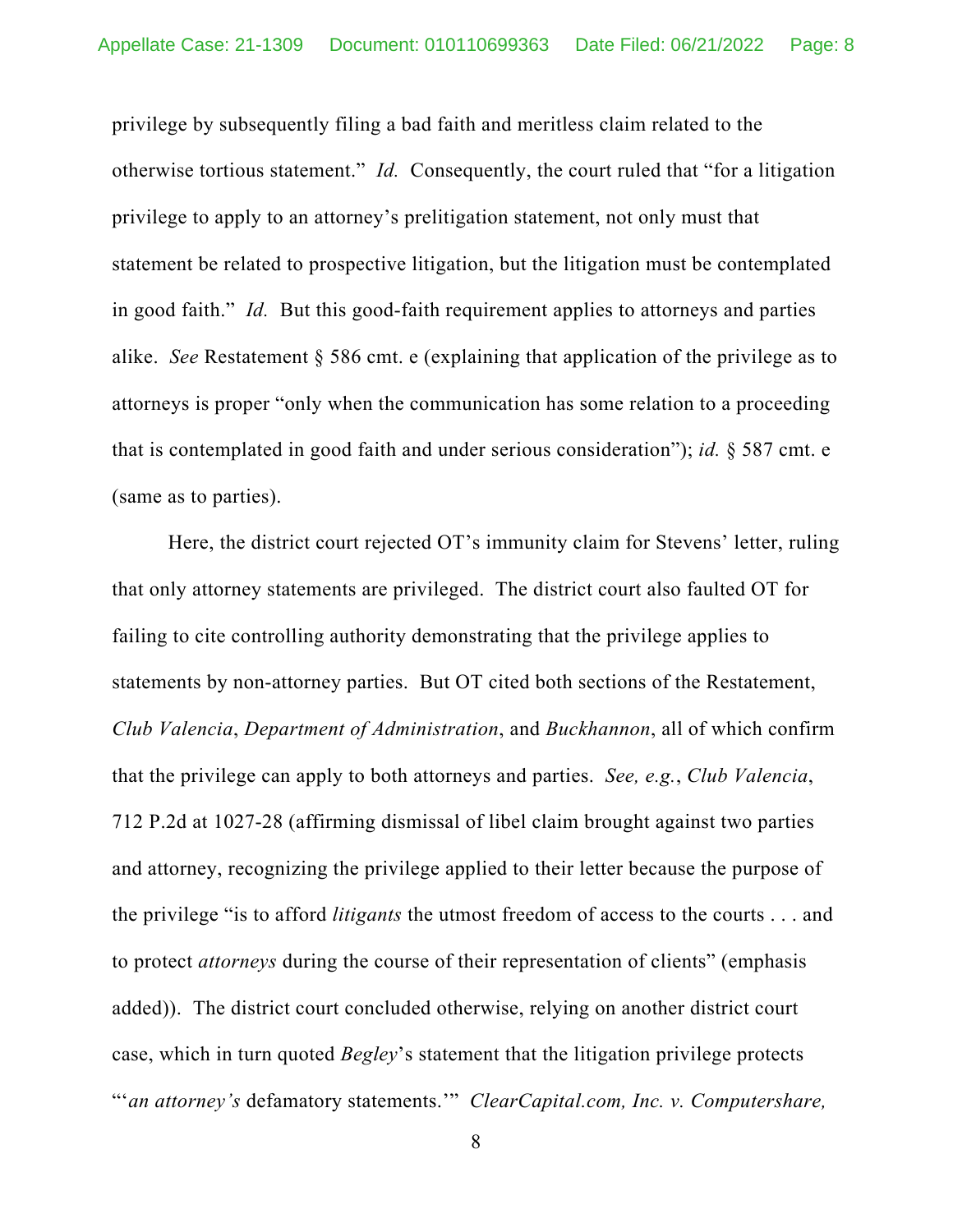*Inc.*, No. 18-cv-00817-RBJ, 2019 WL 1573300, at \*3-4 (D. Colo. Apr. 11, 2019) (unpublished) (brackets omitted) (quoting *Begley*, 399 P.3d at 780). But *Begley* should not be read so narrowly because it involved an attorney who was a named defendant. *See* 399 P.3d at 780. *Begley* itself recognized that the "litigation privilege exists to encourage and protect free access to the courts *for litigants and their attorneys*." *Id.* (emphasis added). And without restricting its analysis to attorneys, *Begley* observed that statements made by "a party" or one who interferes with a contract can be privileged. *Id.* (internal quotation marks omitted).

Accordingly, because the privilege can apply to attorneys and parties alike, the district court should have analyzed all of the Spring 2020 Communications, including Stevens' letter and Neff's follow-up communications, together. Under that analysis, the relevant inquiry is whether OT's Spring 2020 Communications related to the Northern District of Illinois litigation and whether that litigation was contemplated in good faith. We thus remand to the district court for proper analysis.

#### III. Pendent Jurisdiction

Finally, OT invokes our pendent jurisdiction to review the district court's other interlocutory rulings: (1) refusing to dismiss Counts 1 and 2 under the Lanham Act and the CCPA as unauthorized supplemental pleadings, (2) refusing to dismiss the entire amended complaint for impermissibly incorporating allegations to support multiple claims, and (3) refusing to dismiss Count 6 as an improper anticipatory filing. We conclude that none of these issues warrant review under our pendent jurisdiction.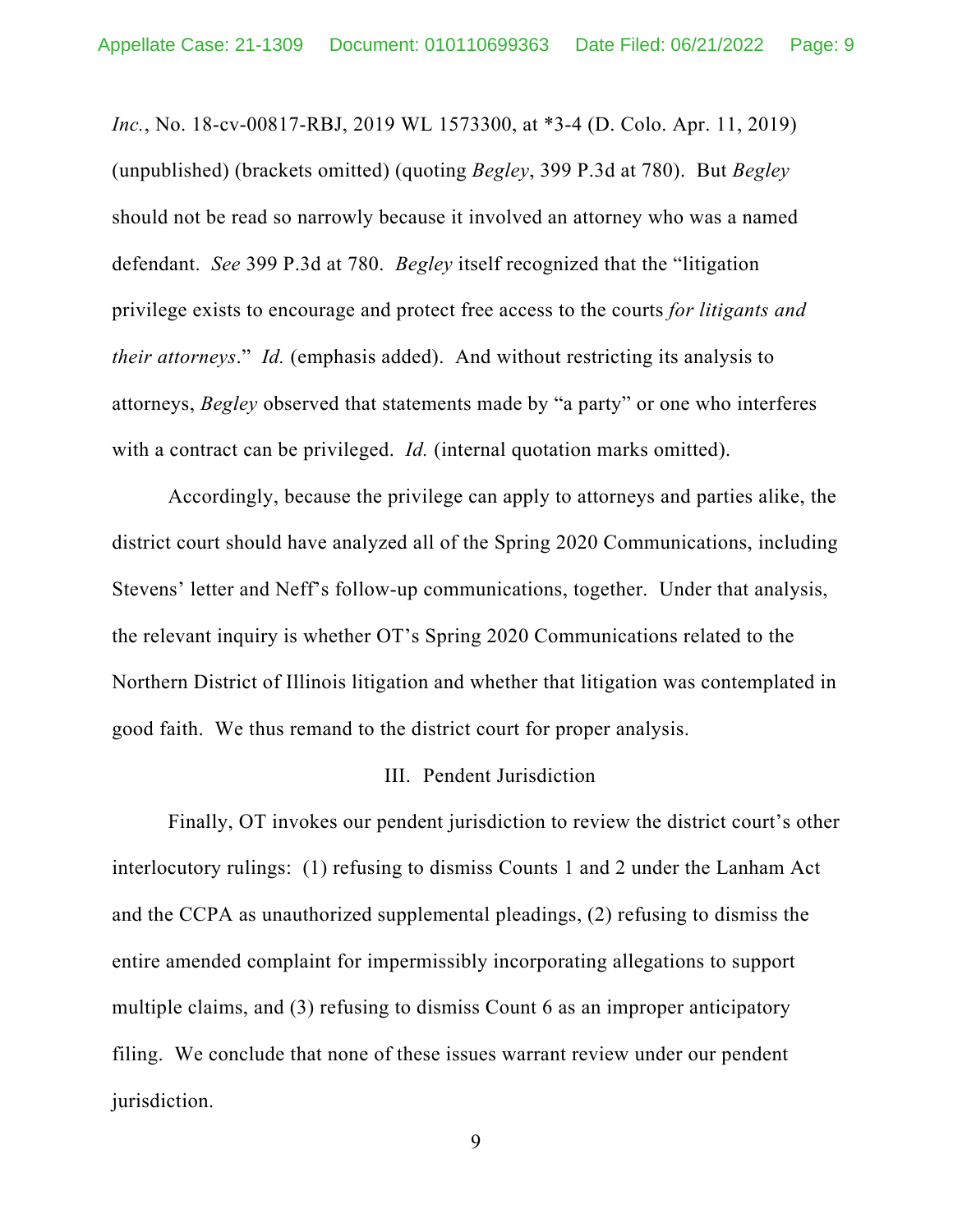Exercise of pendent jurisdiction is discretionary and "*only* appropriate in either of two scenarios: (1) when the otherwise nonappealable decision is inextricably intertwined with the appealable decision, or (2) where review of the nonappealable decision is necessary to ensure meaningful review of the appealable one." *Cummings v. Dean*, 913 F.3d 1227, 1235 (10th Cir. 2019) (internal quotation marks omitted). Given these limited scenarios, pendent jurisdiction is "generally disfavored" where, as here, the underlying appeal involves an interlocutory question of immunity brought under the collateral order doctrine, which "is premised on the ability to decide the . . . immunity issue in isolation from the remaining issues of the case." *Id.* (internal quotation marks omitted).

Neither scenario exists here. The interlocutory rulings are not inextricably intertwined with the question of OT's immunity. *See id.* at 1236 ("A pendent claim may be considered 'inextricably intertwined' only if it is coterminous with, or subsumed in, the claim before the court on interlocutory appeal—that is, when the appellate resolution of the collateral appeal *necessarily* resolves the pendent claim as well." (some internal quotation marks omitted)). And review of the interlocutory rulings is unnecessary to ensure meaningful review of the immunity question. Indeed, our foregoing analysis confirms it is not. *See id.* We therefore decline to exercise pendent jurisdiction over the district court's remaining interlocutory rulings.

### V. Conclusion

Vivos's motion to dismiss this appeal is denied in part and granted in part. To the extent the denial of immunity turned on a question of law, the district court's